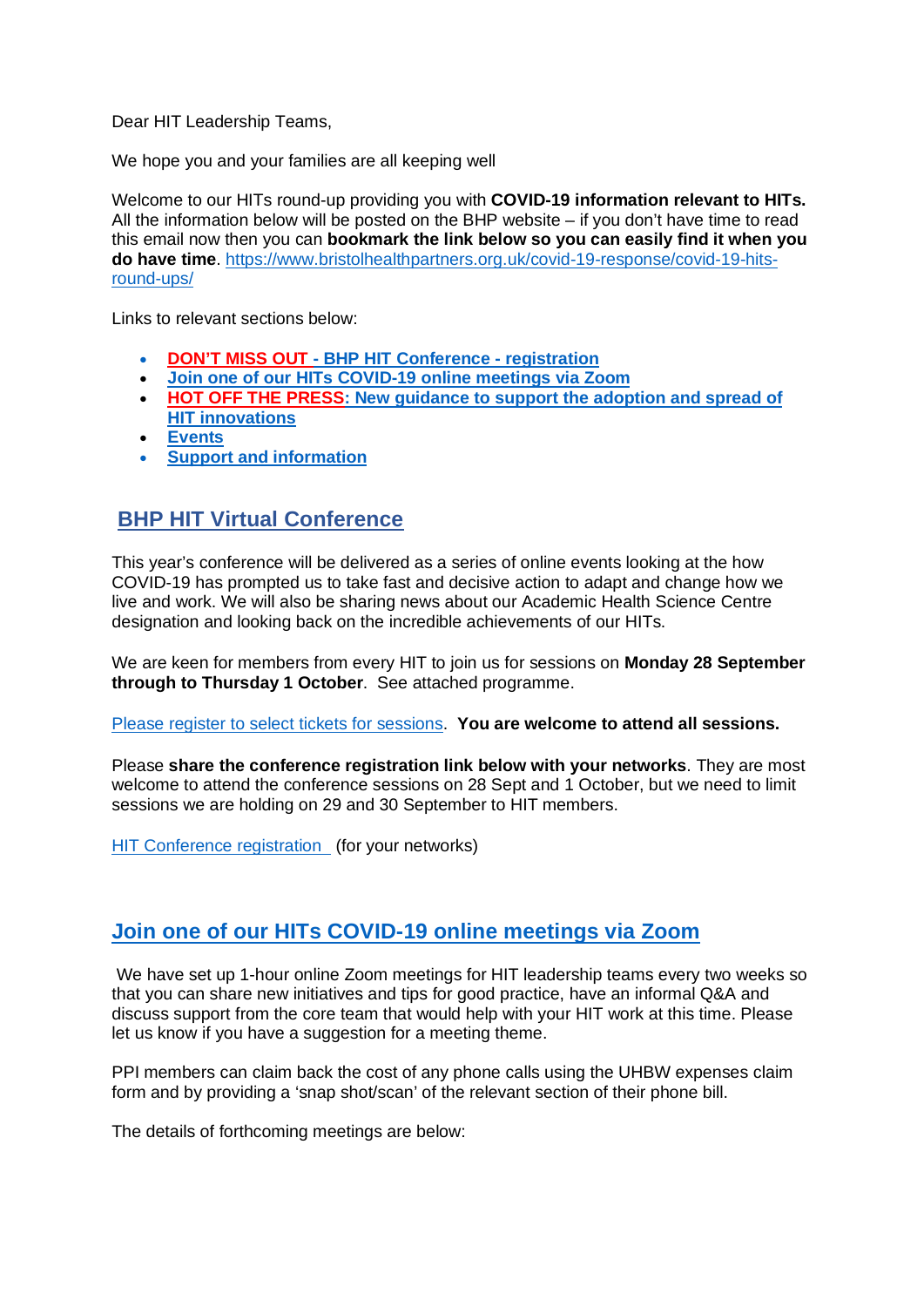- **Thurs 10 Sept 10.00-11.00 -** Join Zoom Meeting <https://us02web.zoom.us/j/81903130535> Meeting ID: 819 0313 0535 Dial in using any of these numbers tel: 0131 460 1196 tel: 0203 051 2874 tel: 0203 481 5237 tel: 0203 481 5240 tel: 203 901 7895
- **Wed 7 October 1130-1230** Join Zoom Meeting <https://us02web.zoom.us/j/87674602120> Meeting ID: 876 7460 2120 Dial in using any of these numbers tel: 0131 460 1196 tel: 0203 051 2874 tel: 0203 481 5237 tel: 0203 481 5240 tel: 203 901 7895
- **Thurs 22 October 12.00-13.00** Join Zoom Meeting <https://us02web.zoom.us/j/88494860243> Meeting ID: 884 9486 0243 Dial in using any of these numbers tel: 0131 460 1196 tel: 0203 051 2874 tel: 0203 481 5237 tel: 0203 481 5240 tel: 203 901 7895

# <span id="page-1-0"></span>**Adoption and spread guidance**

In collaboration with the West of England Academic Health Science Network (WEAHSN), we have created a guide to help you successfully spread innovations and improvements developed by your HIT. The guidance looks at ways of overcoming the numerous challenges that face HITs when trying to ensure their work is adopted, sustained, and rolled out by service providers and commissioners. We hope you will find the guidance useful when planning innovation or improvement projects and particularly when thinking about your HIT Resourcing Applications. The guidance is attached and will be available on both the Bristol Health Partners and WEAHSN websites, and in the HIT Operational Guide.

# **Events**

**Monday 5th to Friday 9th October** - Bristol and South Gloucestershire Safeguarding Adults Boards are hosting a joint Virtual Conference Week to explore working with families. It is free to attend as many sessions as you like. Please see attached flyer and register [here.](https://www.eventbrite.co.uk/o/kbsp-and-sgsab-30706269740)

**Health Foundation Webinar 24 September:** Overcoming short-termism after COVID-19: how can policy makers better prepare for the future? You can register [here.](https://www.health.org.uk/about-the-health-foundation/get-involved/events/webinar-overcoming-short-termism-after-covid-19)

# <span id="page-1-1"></span>**Support & information**

### **BHP – CCG catch-ups**

The Bristol Health Partners core team has regular catch-ups with Bristol North Somerset and South Glos CCG colleagues. These meetings are a great chance to learn about CCG projects and programmes and connect relevant work from the HITs. If you have any issues or questions that you would like us to raise at these meetings, please email [oliver.watson@bristol.ac.uk](mailto:oliver.watson@bristol.ac.uk)

**Finding public contributors** - If you have an opportunity that you would like to advertise to public contributors, or if you are reporting back on a project that you think would be of interest to a wide audience, please send material to People in Health West of England for their 'Newsflash'.

**Deadline** for September Newsflash if possible, all ideas by Thursday 17<sup>th</sup> September. Next Newsflash will be 13<sup>th</sup> November, deadline being 12<sup>th</sup> November.

### **Bristol Director of Public Health Annual Report 2019-20**